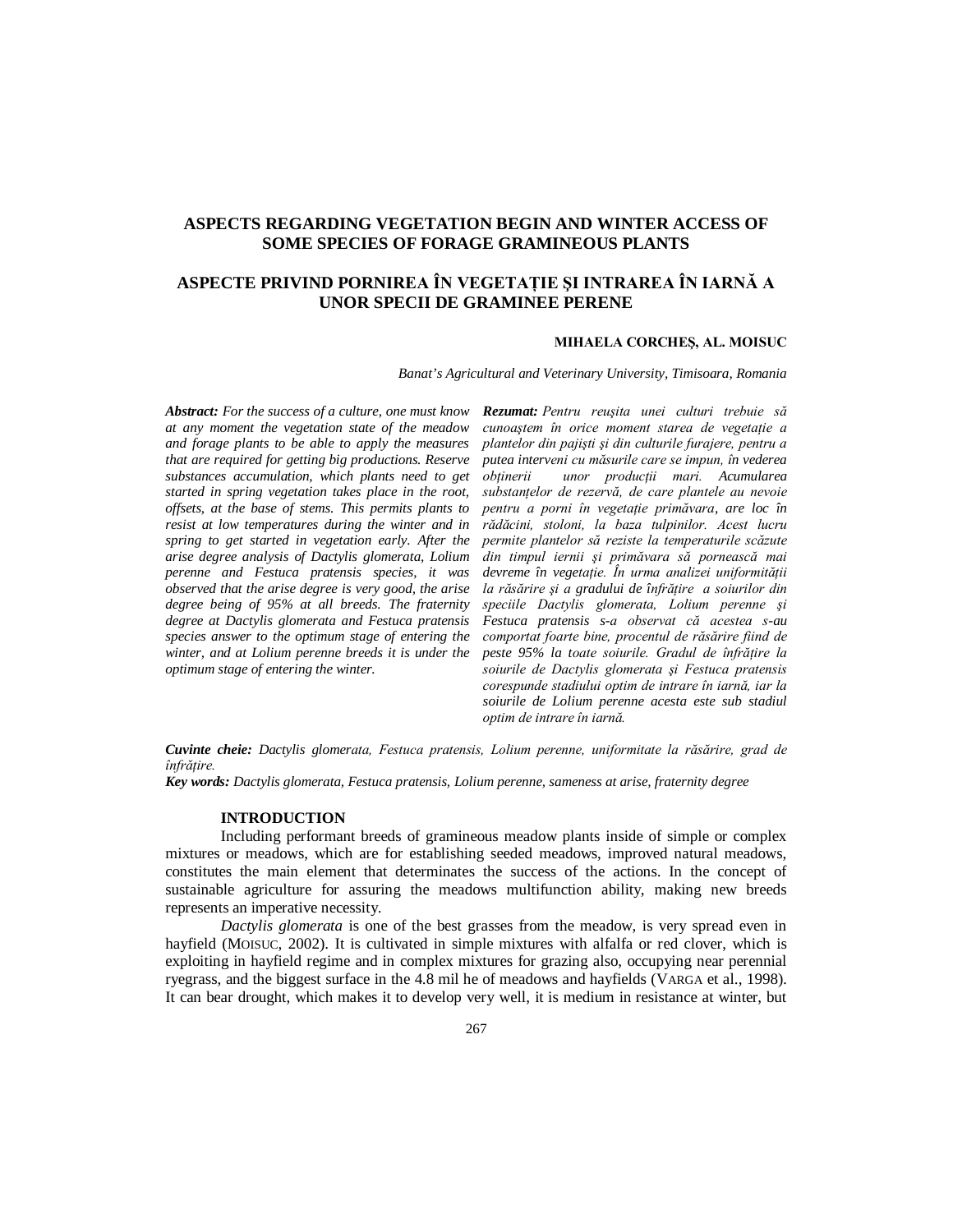sensitive at temperature spring oscillations (MOISUC, 2002).

*Lolium perenne* is the earliest taken in culture perennial gramineous plant, since the XVII century in Oxford area from England. It grows in mezofile meadows in forester floors and cultivated as a good forager (COSTE, 1994; LUMINITA COJOCARU, 2005). Perennial ryegrass is a species with a big variability regarding adaptability at environment conditions (VARGA et al., 1998). It prefers areas with medium temperatures and raised humidity. It cannot bear drought (MOISUC, 2002).

*Festuca pratensis* is a valorous perennial gramineous plant, it is from Europe. It is met on meadows and fat hayfields which are in wet areas. It is found on many soils with the exception of poor and dry ones. It is resistant at winter but very sensitive at drought (MOISUC, 2002).

### **MATERIAL AND METHOD**

The observations were made in the Experimental Field from USAMVBT, the experience being placed on a gleysed cambic chernozem with salting in depth.

The studied biologic material is represented by 3 species of perennial gramineous plants: *Dactylis glomerata, Lolium perenne, Festuca pratensis*, studied in field conditions.

Seeding density is over 1800 seeds germinative/m<sup>2</sup> for *Dactiviis glomerata* and *Festuca* pratensis and of 1280 seeds/m<sup>2</sup> for *Lolium perenne*. Seeding depth is 2.5 cm for *Lolium perenne* and 2 cm for *Dactylis glomerata* and *Festuca pratensis*.

The experiences are placed after the method of randomized blocks in 3 repetitions. A parcel surface is of 20  $m<sup>2</sup>(4m x 5m)$ .

In what concerns the vegetation actuality, the determinations that have been done are: the arise sameness determination, fraternity degree determination.

#### **RESULTS AND DISCUSSION**

Sameness at arise of *Dactylis glomerata* varies between 91% at Otello breed and 99% for the witness breed, Amba and Amera breed. This thing demonstrates that the used seed was of quality and the germination is very good. Fraternity degree varies between 2.11-2.18, which proves that plants are in the 21st vegetation stage (after BBCH code), stage that assures the entry in winter in good conditions, thing that can be seen in figure 1.

Breeds of *Festuca pratensis* have also a very good sameness stage of arise. That varies between 97.3% for the witness breed and 99% for the Laura breed. For Sigmund breed sameness at arise is 98%. The biggest fraternity degree is present at witness breed followed up in decreasing order of Laura and Sigmund breeds, but all 3 varieties are in the 21st stage of BBCH code, stage that permits to pass the winter in very good conditions (figure 2).

The analysis of arise sameness of *Lolium perenne* breeds look that these have an arise degree between 96% for Calibra breed and 99% for Eminent breed, between these is the witness breed with 97% and Leia breed with 98%.

Fraternity degree is between 1.8 at witness breed and 2 for Calibra breed, this thing showing that plants did not reached at 21 stage of BBCH code and that they need to accumulate more reserve substances to can get in winter in good conditions (figure 3)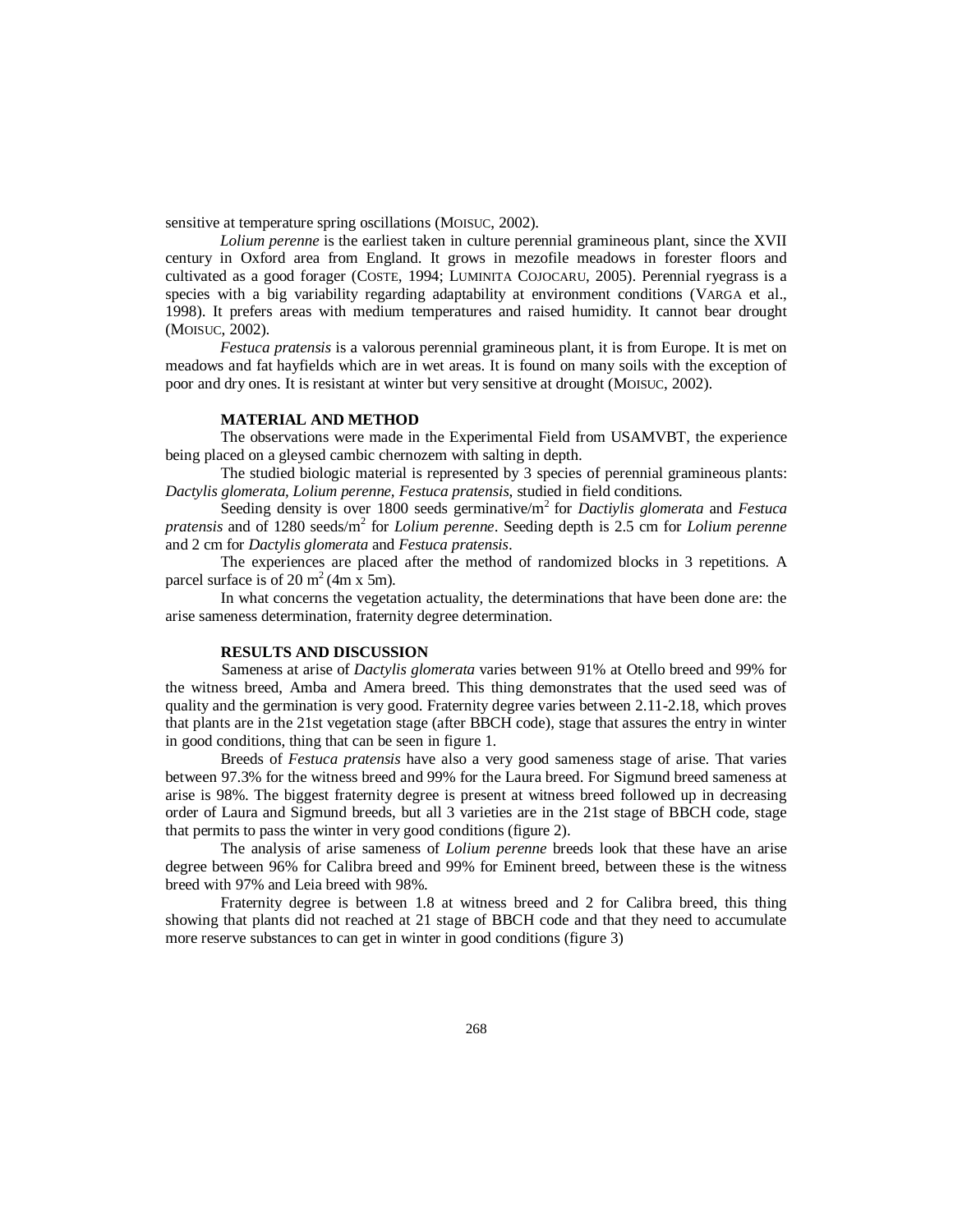

Figure 1. Graphic representation of arise sameness and of fraternity degree at *Dactylis glomerata* breeds



Figure 2. Graphic representation of arise sameness and of fraternity degree at *Festuca pratensis* breeds